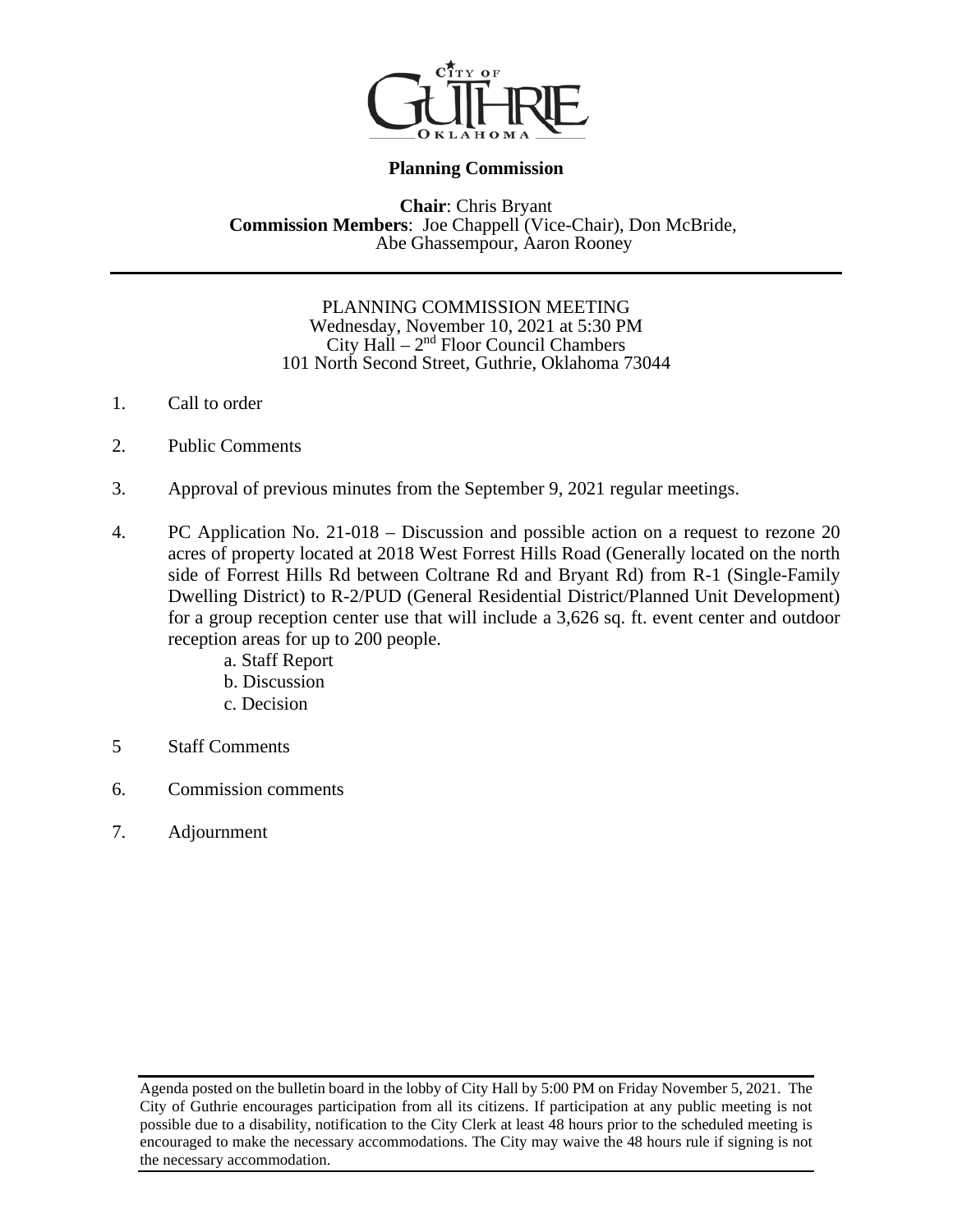## **PLANNING COMMISSION MEETING MINUTES September 9, 2021**

The agenda of the Planning Commission was posted on Friday September 3, 2021 before 5:00 PM. The regular meeting was held September 9, 2021 at Guthrie City Hall.

Members: Joe Chappell Kris Bryant Don McBride – *Absent* Abe Ghassempour *– Absent* Aaron Rooney

Also Present: Staff: Dan Kassik, Planning Director

## **Call to Order**

The Planning Commission was called to order on Thursday, August 12, 2021 at 5:32 PM. Commission members were present and a quorum declared.

## **Minutes Approval**

*A motion was made by Chappell and seconded by Rooney to approve the minutes from the August 12, 2021 regular meeting. Roll call vote. All voted aye. Motion passed 3-0.* 

## **Public Comments**

*None.* 

## **Discussion Item 1**

PC Application No. 21-016 – Discussion and possible action on a request to close a 6-foot by 183.7-foot portion of Oklahoma Ave. right-of-way and a 15-foot by 145.84-foot portion of alley right-of-way within Block 1 of the Welch Heights subdivision. The portion of street right-of-way is located adjacent to Lots 4 and 5 and the alley right-of-way is adjacent to Lots 3-6. The properties are located at 114 S. 19<sup>th</sup> St. and 1923 W. Oklahoma Ave.

*Staff gave a report on the item. The applicants, David Hood and Marvel Lewis, were present to answer questions.* 

*A motion was made by Chappell and seconded by Rooney to recommend approval of the application as submitted. Roll call vote. All voted aye. Motion passed 3-0* 

## **Discussion Item 2**

PC Application No. 21-017 – Discussion and possible action on a request to close a 20-foot by 121-foot portion of alley right-of-way within Block 92 of the East Guthrie subdivision. The portion of alley right-of-way is located adjacent to Lots 6-9 and Lots 16-19. The property is located at 700 S. Division St.

*Staff gave a report on the item. The applicant, Sheri Mueller, was present to answer questions.* 

*A motion was made by Rooney and seconded by Chappell to recommend approval of the application as submitted. Roll call vote. All voted aye. Motion passed 3-0*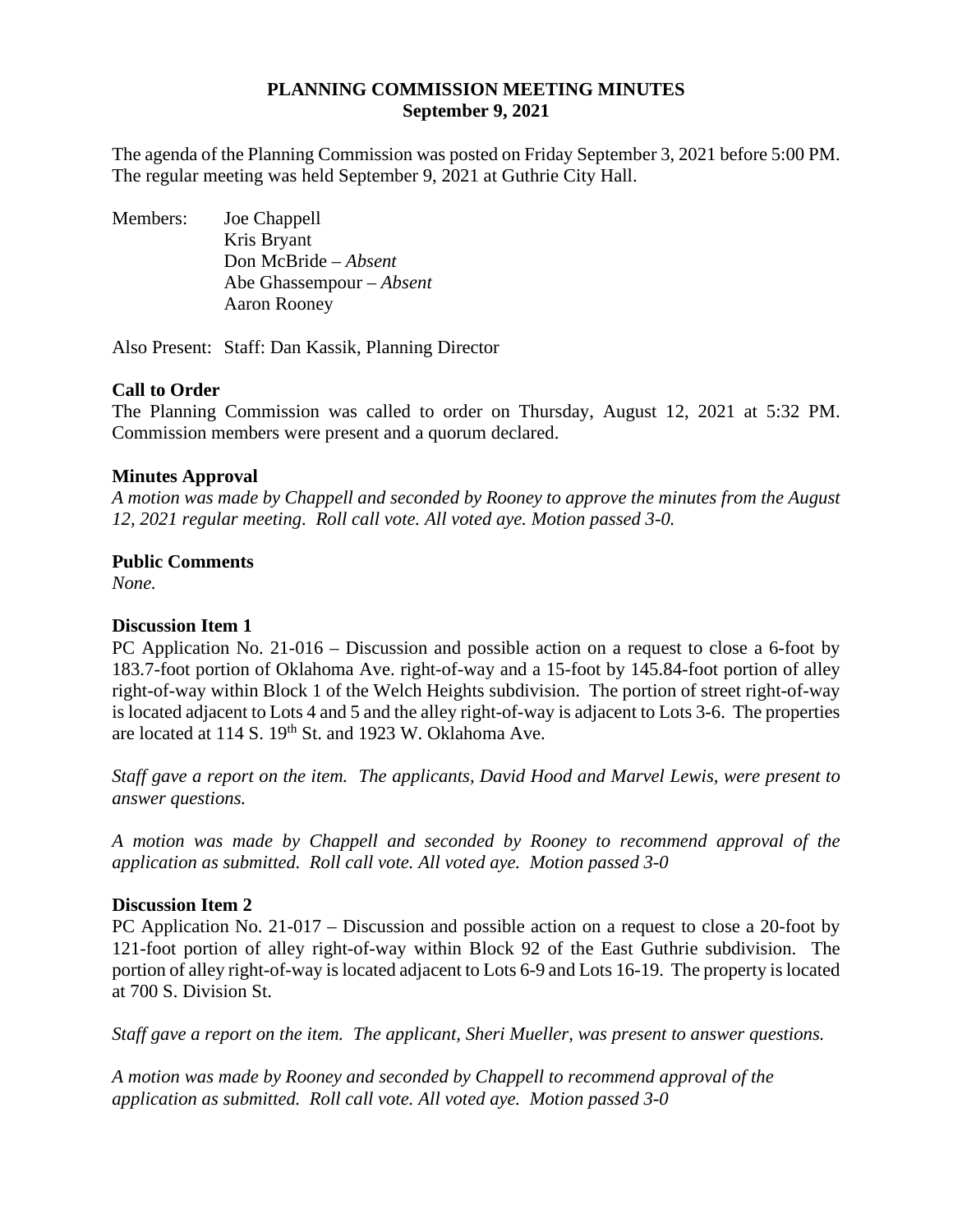## **Staff Comments**

*None* 

**Commissioner Comments** *None* 

**Adjournment** The meeting adjourned at 5:40 p.m.

*Prepared by: Dan Kassik Planning Director*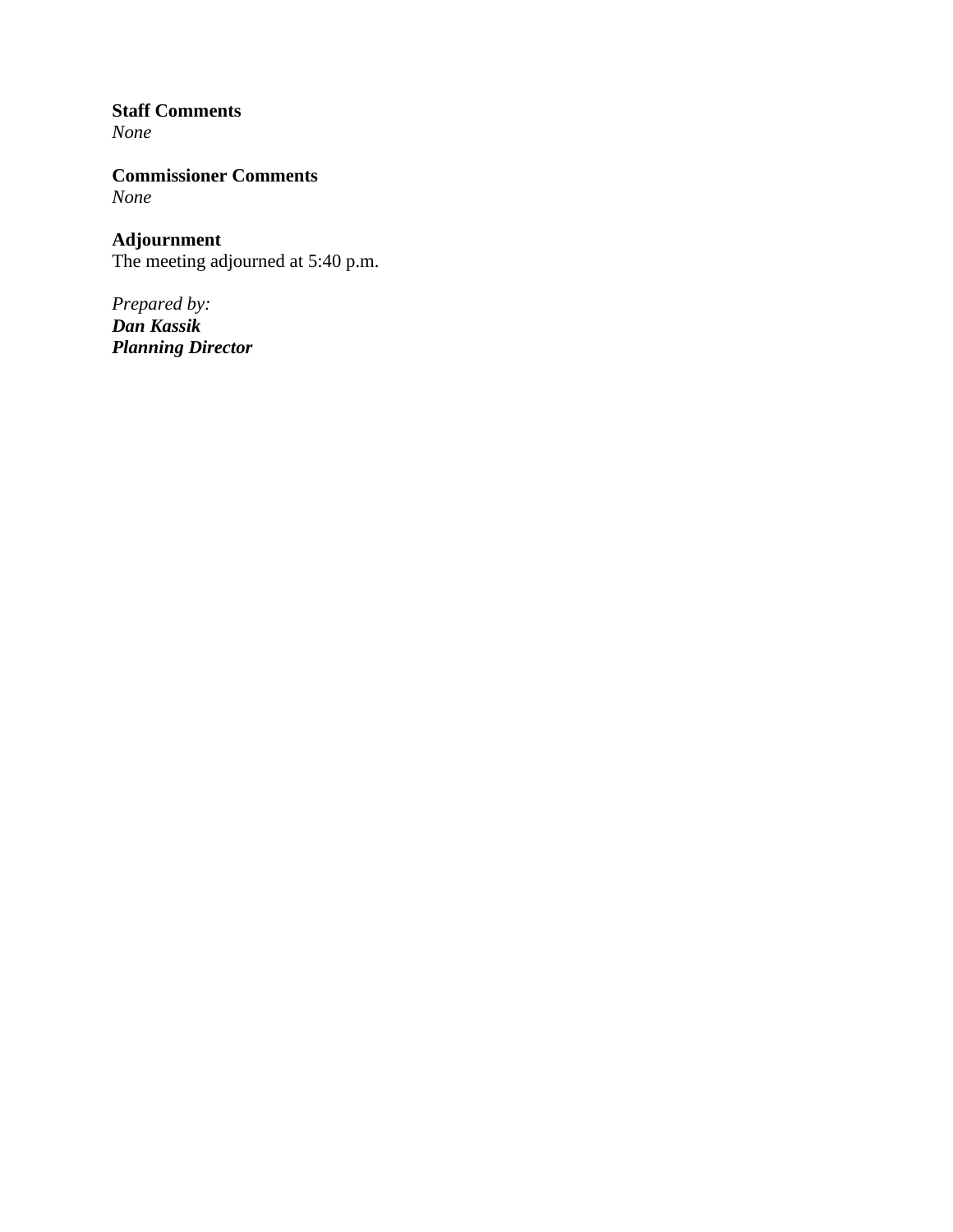

| To:<br>From:<br>Subject:<br>Date:        | <b>City of Guthrie Planning Commission</b><br>Dan Kassik, Planning Director<br>Staff Report- PC Application 21-018<br>November 1, 2021                                                                                                                                                            |
|------------------------------------------|---------------------------------------------------------------------------------------------------------------------------------------------------------------------------------------------------------------------------------------------------------------------------------------------------|
| <b>APPLICANT:</b>                        | Richard and Cindy Swink                                                                                                                                                                                                                                                                           |
| <b>OWNER:</b>                            | Same                                                                                                                                                                                                                                                                                              |
| <b>LOCATION:</b>                         | 2018 West Forrest Hills Rd. (Generally located on the north side of Forrest Hills<br>Rd between Coltrane Rd and Bryant Rd)                                                                                                                                                                        |
| <b>REQUEST:</b>                          | A request to rezone 20 acres of property from R-1 (Single-Family Dwelling<br>District) to R-2/PUD (General Residential District/Planned Unit Development) for<br>a group reception center use that will include a 3,626 sq. ft. event center and outdoor<br>reception areas for up to 200 people. |
| <b>EXISTING USE:</b>                     | Vacant - Single-family Residence under construction                                                                                                                                                                                                                                               |
| <b>ADJACENT</b><br><b>ZONING:</b>        | R-1 (Single family Dwelling District)                                                                                                                                                                                                                                                             |
| <b>COMP. PLAN</b><br><b>DESIGNATION:</b> | Ag/Open Space                                                                                                                                                                                                                                                                                     |
| <b>NOTIFICATION:</b>                     | Notice was published in the Guthrie News Leader on October 27, 2021, and 9<br>notification letters were mailed to property owners within 300 feet of the subject<br>property.                                                                                                                     |

## **DISCUSSION:**

## **General Information**

The applicant is requesting a Planned Unit Development (PUD) to rezone the existing property from R-1 (Single-family Dwelling District) to R-2/PUD (General Residential/Planned Unit Development) to allow for group reception center. The applicant proposes to build a 3,626 sq. ft. event center to allow for weddings and receptions. The applicant anticipates events up to 200 people. The applicant is currently in the process of building a single-family residence for their own use, thus they would be living on the property in which the group reception center is proposed.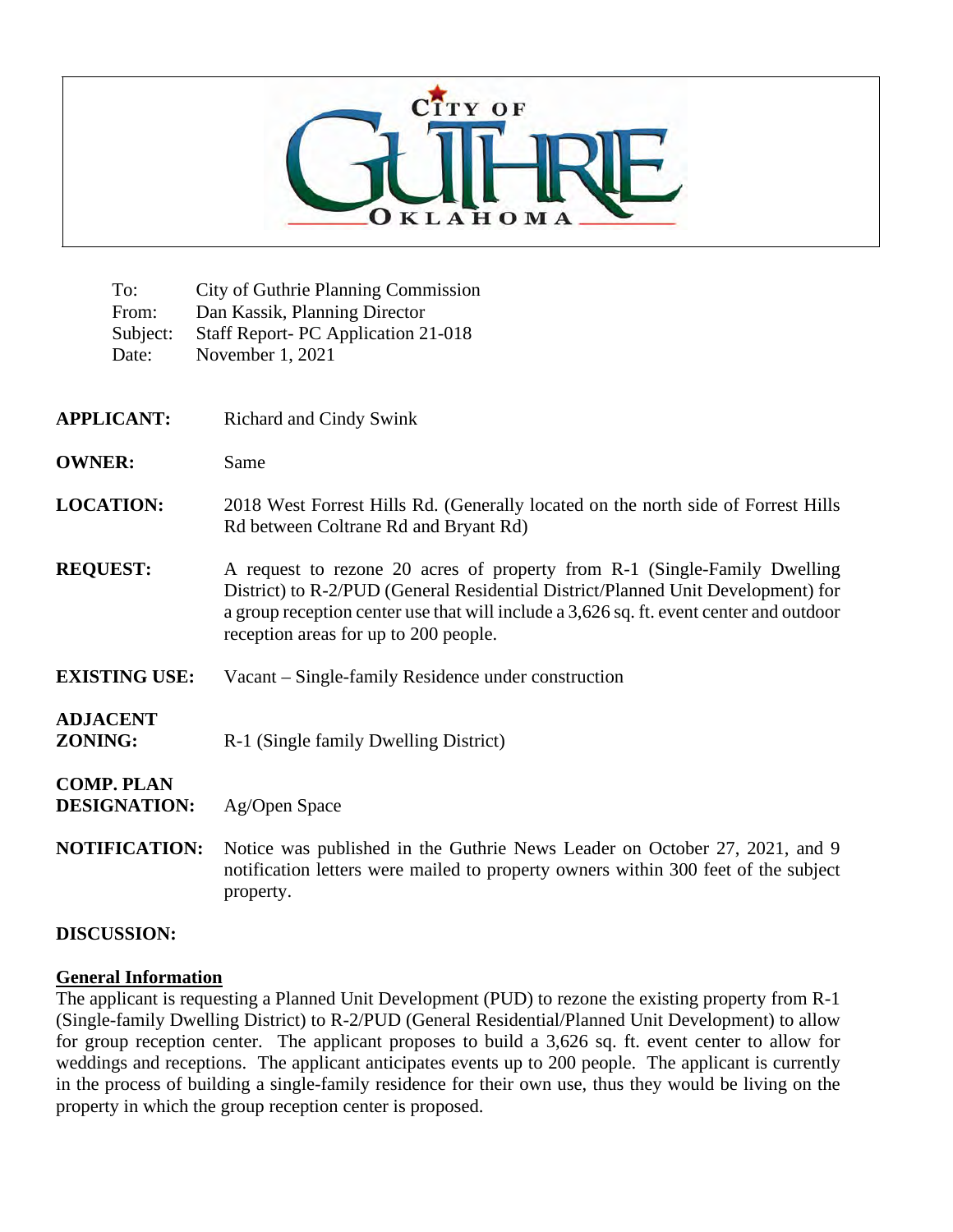A group reception center is a only allowed through a special use permit within the R-2 (General Residential District) within the Zoning Code. The applicant is requesting to rezone the property through the Planned Unit Development process since the PUD will limit the use of the property to the approved site plan as well as allow for conditions. Essentially, it will be approved similar to a special use permit. A rezone to R-2 without a PUD would allow the property to development to the densities allowed within the R-2 zoning district and not be limited to the approved site plan.

The following are the review standards outlined within Section 11.2 of the Guthrie Zoning Code relating to Planned Unit Developments:

- 1. Consistency with the Comprehensive Plan.
- 2. Compatibility with existing and expected development of surrounding areas.
- 3. Adequacy of public facilities and utilities, including compatibility of traffic flows with surrounding area.
- 4. Shall not substantially adversely affect a known archaeological, historical, or cultural resource located on or off of the parcel proposed for development.
- 5. The approval will have a beneficial effect on the area that could not be achieved under conventional development.
- 6. Such other factors as may be necessary to secure and protect the public health, safety, comfort, convenience and general welfare.

There are no exceptions being requested, thus the development of the property would have to meet all the standards of the R-2 zoning district as outlined within the Zoning Code.

## **Analysis of Section 11.2 (PUD Review Standards)**

## 1. Consistency with the Comprehensive Plan

The Comprehensive Plan designates the parcel Ag/Open Space. Staff assumes the reason that the subject parcel and adjacent properties were designated Ag/Open Space was the proximity to Liberty Lake as well as the large size of the parcels in the area.

The proposed use would not create high densities of development and the proposed use would have a similar density as an agricultural use, thus the proposed use would be consistent with the Comprehensive Plan.

## 2. Compatibility with existing and expected development of surrounding areas.

The area is primarily large lot, large acreage single-family development. There is a residential subdivision adjacent to the east of the subject property. Given the size of the subject property, there is sufficient natural buffers/setbacks to not create incompatibility with the single-family area.

## 3. Adequacy of public facilities and utilities, including compatibility of traffic flows with surrounding area.

The proposed development will be on septic as no public sewer is available in the area. The water provider is Rural Water and not the City.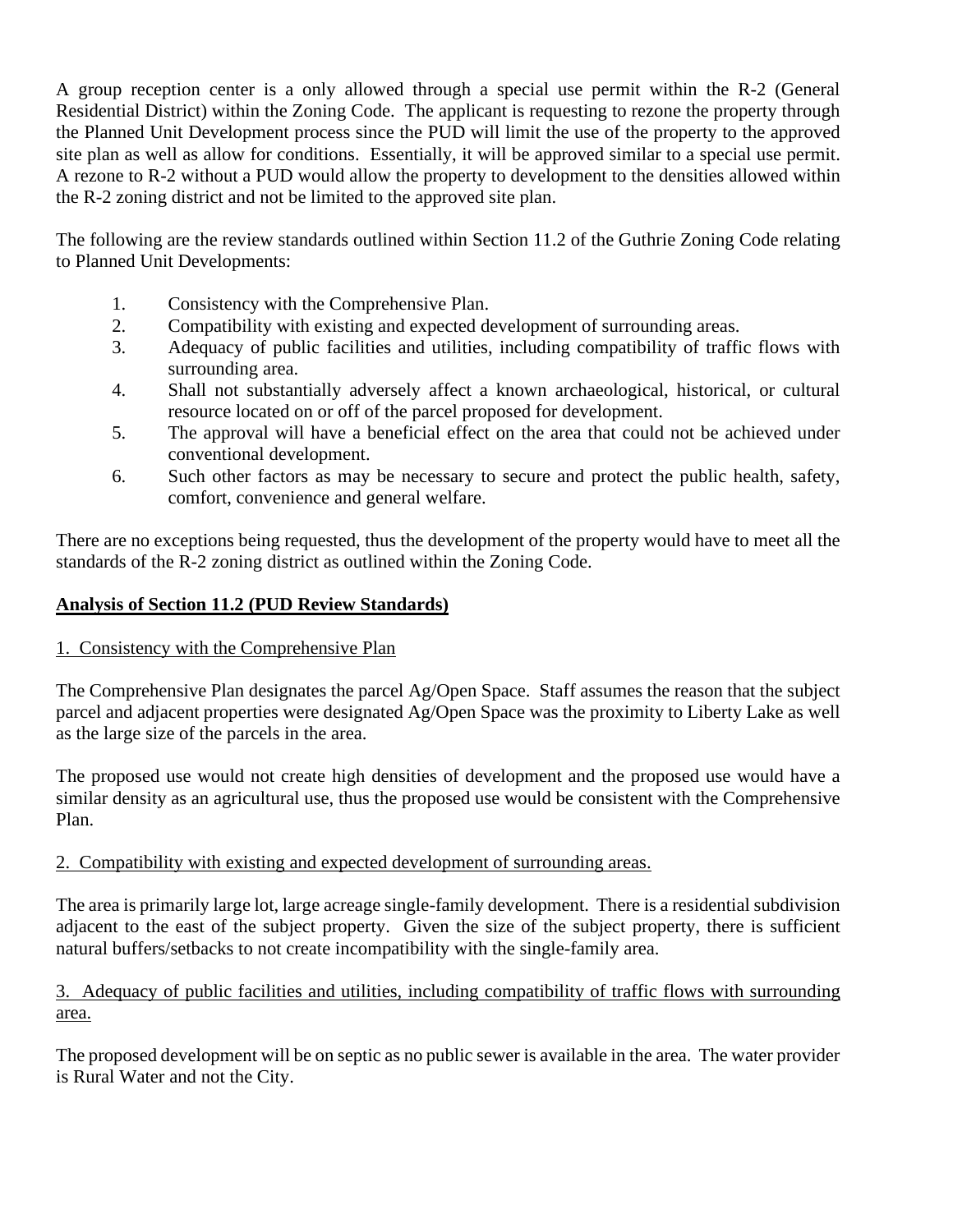The subject property will have sufficient room to provide parking and the amount of traffic generated would be minimal, likely no more than the adjacent subdivision. The traffic would be less than if the property were to be subdivided into residential lots.

4. Shall not substantially adversely affect a known archaeological, historical, or cultural resource located on or off of the parcel proposed for development.

The subject property does not have any known archaeological, historical, or cultural resource.

5. The approval will have a beneficial effect on the area that could not be achieved under conventional development.

The PUD does not include any exceptions and the property will develop under conventional zoning other than the use. The PUD allows for limitations on the uses that otherwise would not occur under conventional zoning.

6. Such other factors as may be necessary to secure and protect the public health, safety, comfort, convenience and general welfare.

Staff feels all factors have been adequately discussed.

## **RECOMMENDATION:**

Based upon the above discussion and analysis, Staff recommends that the Planning Commission approve the Planned Unit Development to allow for a group reception use with the following condition:

1. The property must be developed in substantial compliance with the approved development plan. Any amendments must be in compliance with Article V, Section 11, Subsection 11.7 (Amendments and Additions) of the City of Guthrie Zoning Code.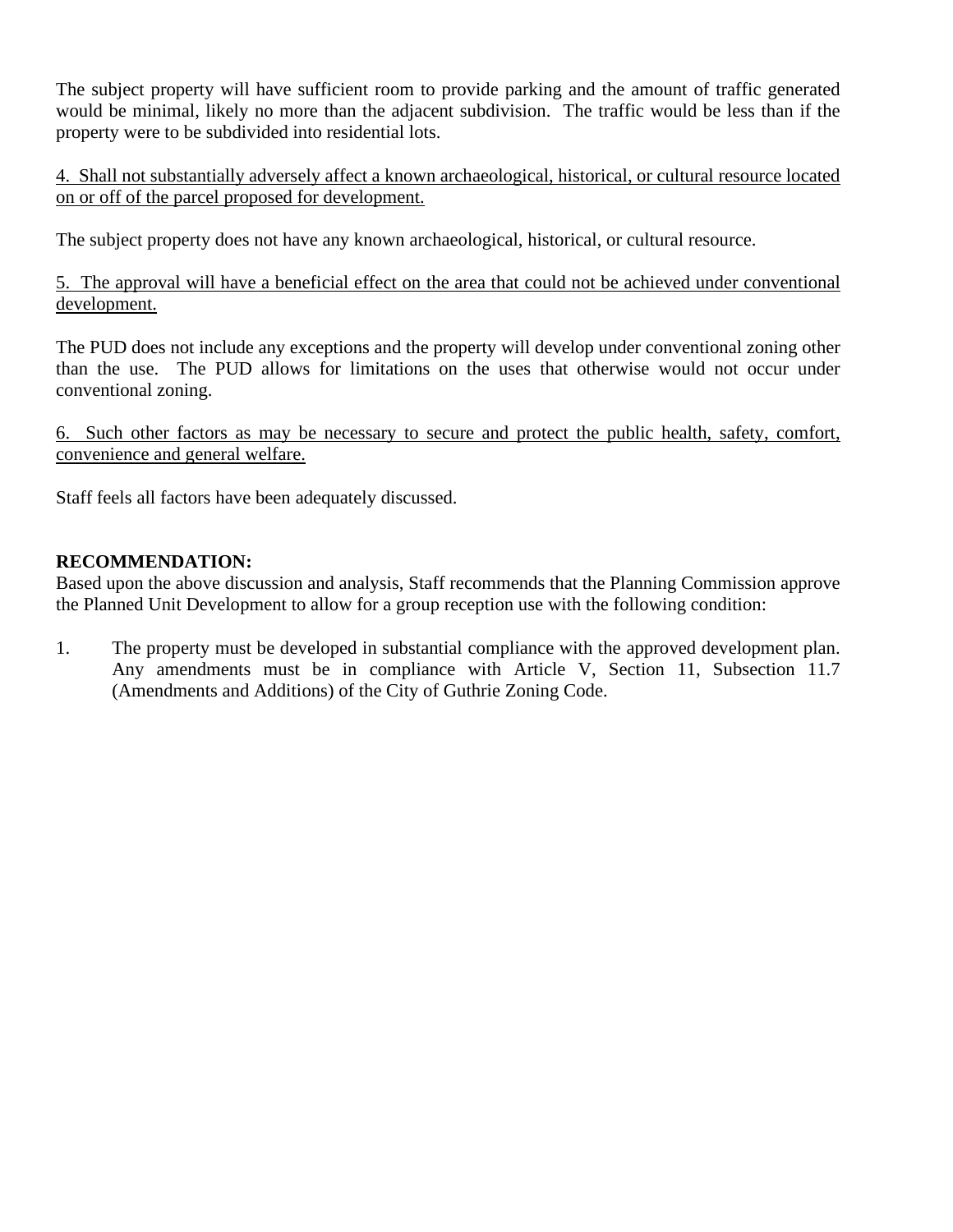# **Location Map**

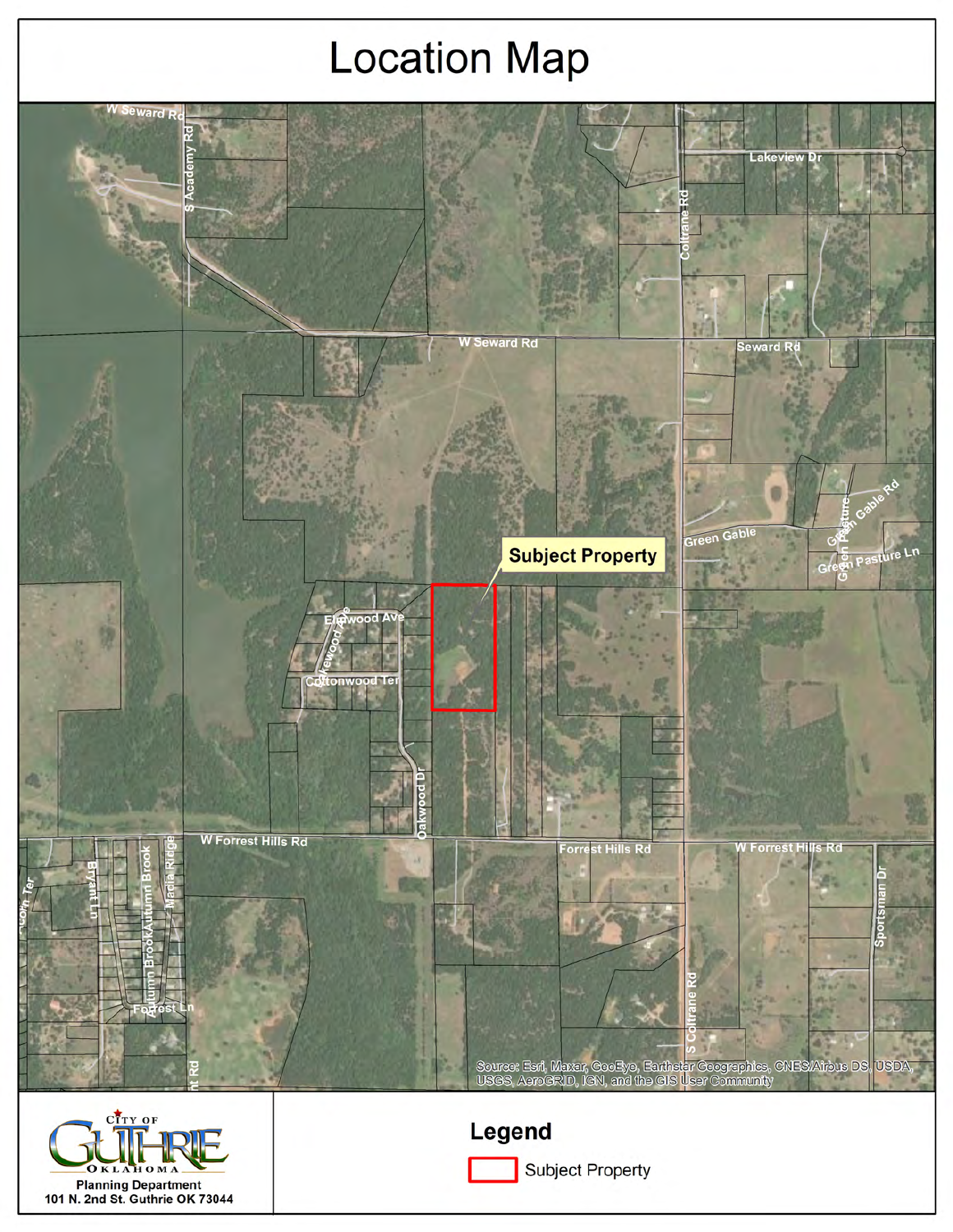![](_page_7_Figure_0.jpeg)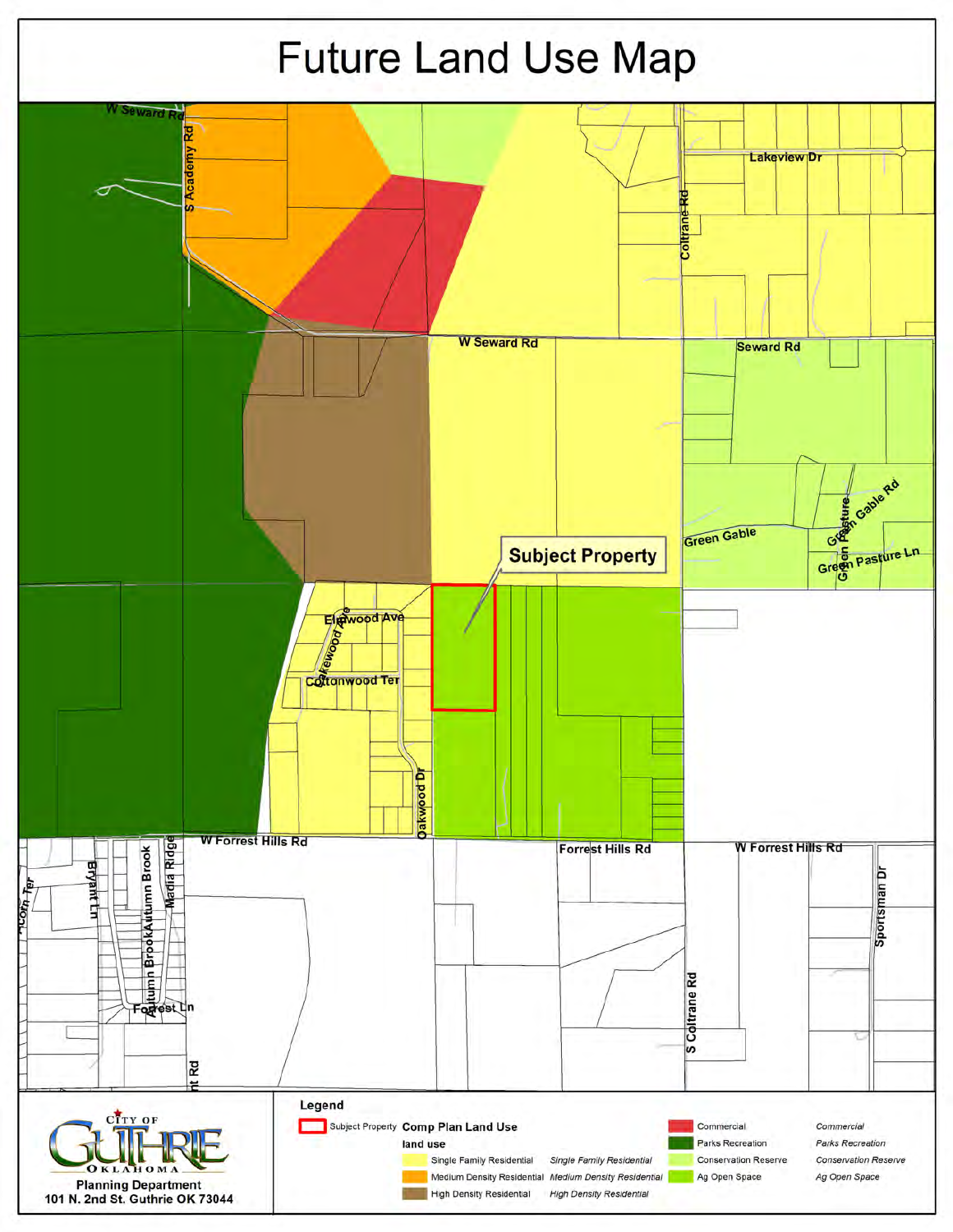![](_page_8_Figure_0.jpeg)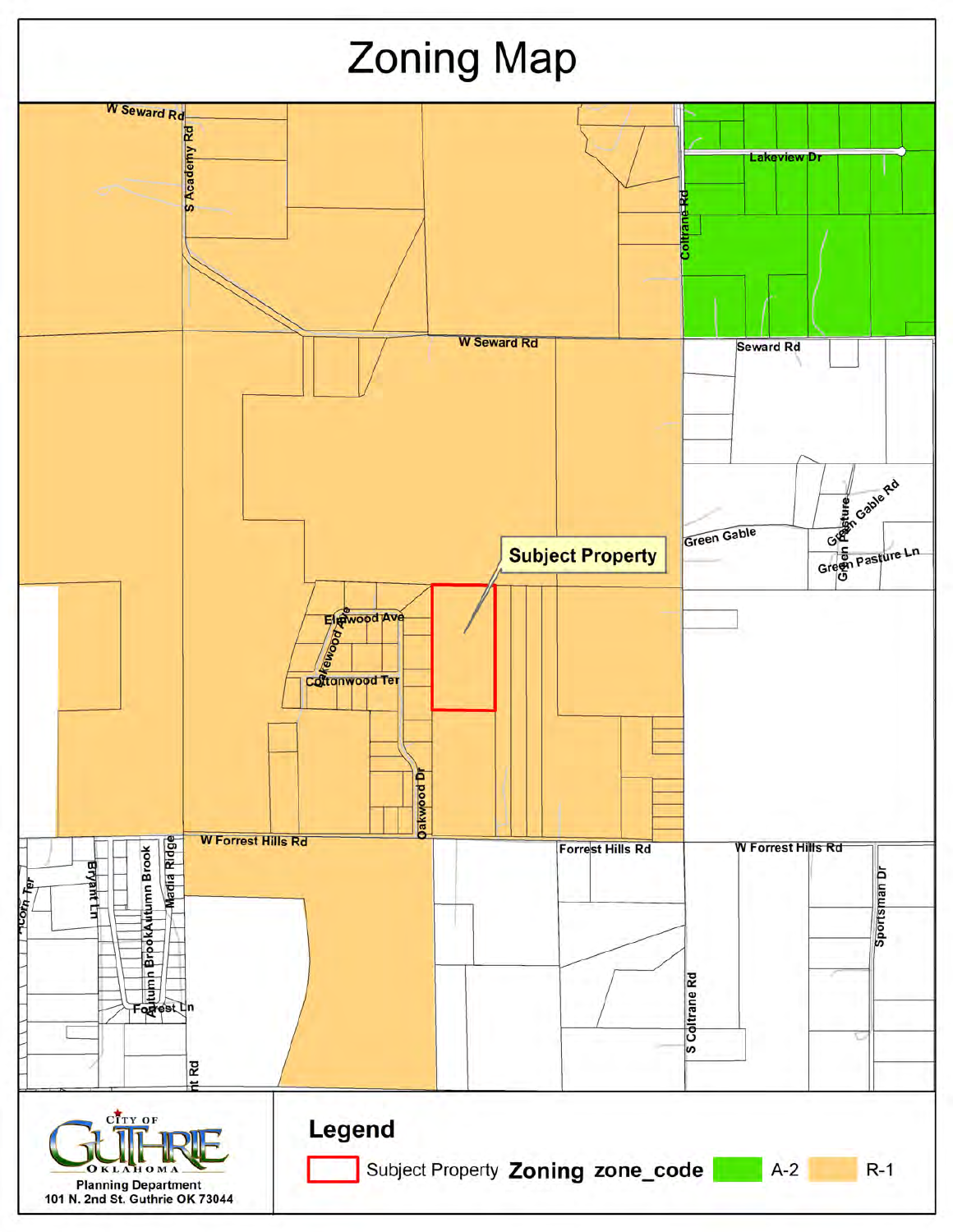![](_page_9_Picture_0.jpeg)

 $21 - 215$ Application NO

## PLANNING COMMISSION APPLICATION

The Planning Commission meets the second Thursday of each month. Applications must be submitted to the Planning Department at three (3) weeks prior to the meeting to allow for public notice. All required attachments must be filed with the application.

| <b>Application Type:</b><br><b>PUD</b><br>Preliminary Plat<br>□ Plan Review<br>Final Plat<br>Rezoning<br>Amendment<br>Special Use Permit<br>□ Street/Alley Closure                                                      |
|-------------------------------------------------------------------------------------------------------------------------------------------------------------------------------------------------------------------------|
| ills Kond Guthrie<br>West Forrest<br><b>Property Address</b>                                                                                                                                                            |
| Q<br>$C_{M}$<br><b>Property Owner</b>                                                                                                                                                                                   |
| $70$ $(400)$ $^{\circ}$ Orro Daytime Phone<br>$Email$ $C5W1W$                                                                                                                                                           |
| -elmor<br>Yew<br>Mailing Address                                                                                                                                                                                        |
|                                                                                                                                                                                                                         |
| Brief description of proposed project: (attach more pages if needed)                                                                                                                                                    |
| ZDarios<br>Project                                                                                                                                                                                                      |
| $\overline{y}$                                                                                                                                                                                                          |
| venue meta                                                                                                                                                                                                              |
| outdoor                                                                                                                                                                                                                 |
| $V$ enue = $362696$                                                                                                                                                                                                     |
| $Chapei = 1500$ sq. $H$<br><b>Required Attachments</b>                                                                                                                                                                  |
| 1. Proof of ownership $\frac{120056}{120056}$ . (+<br>2. Logan County Assessor's list of property owners within 300 feet of exterior boundary<br>3. Rendering of property showing all measurements to scale (site plan) |
| The applicant or a representative for the applicant must be present at the meeting.                                                                                                                                     |
| Date $\bigcap$ -<br>Applicant Signature                                                                                                                                                                                 |
|                                                                                                                                                                                                                         |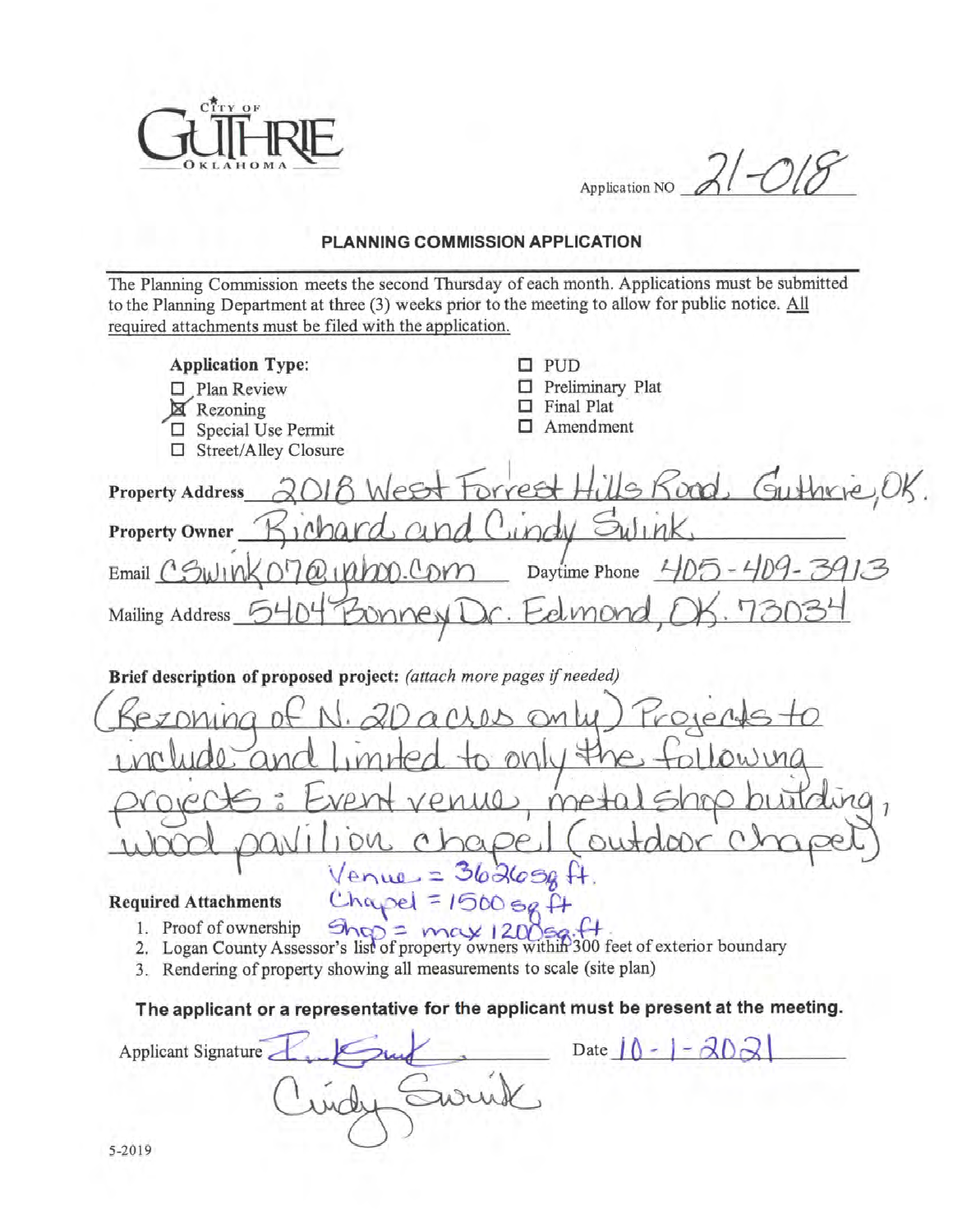## Planning and Rezoning of property located at: 2018 West Forrest Hills

Requesting rezoning of (only) the north 20 acres for the following purpose:

We are planning to build a 3626 square foot event venue. The event venue will host weddings, bridal showers, baby showers, and family reunions. This will consist of an indoor and outdoor space with up to 200 people on the property at any given time.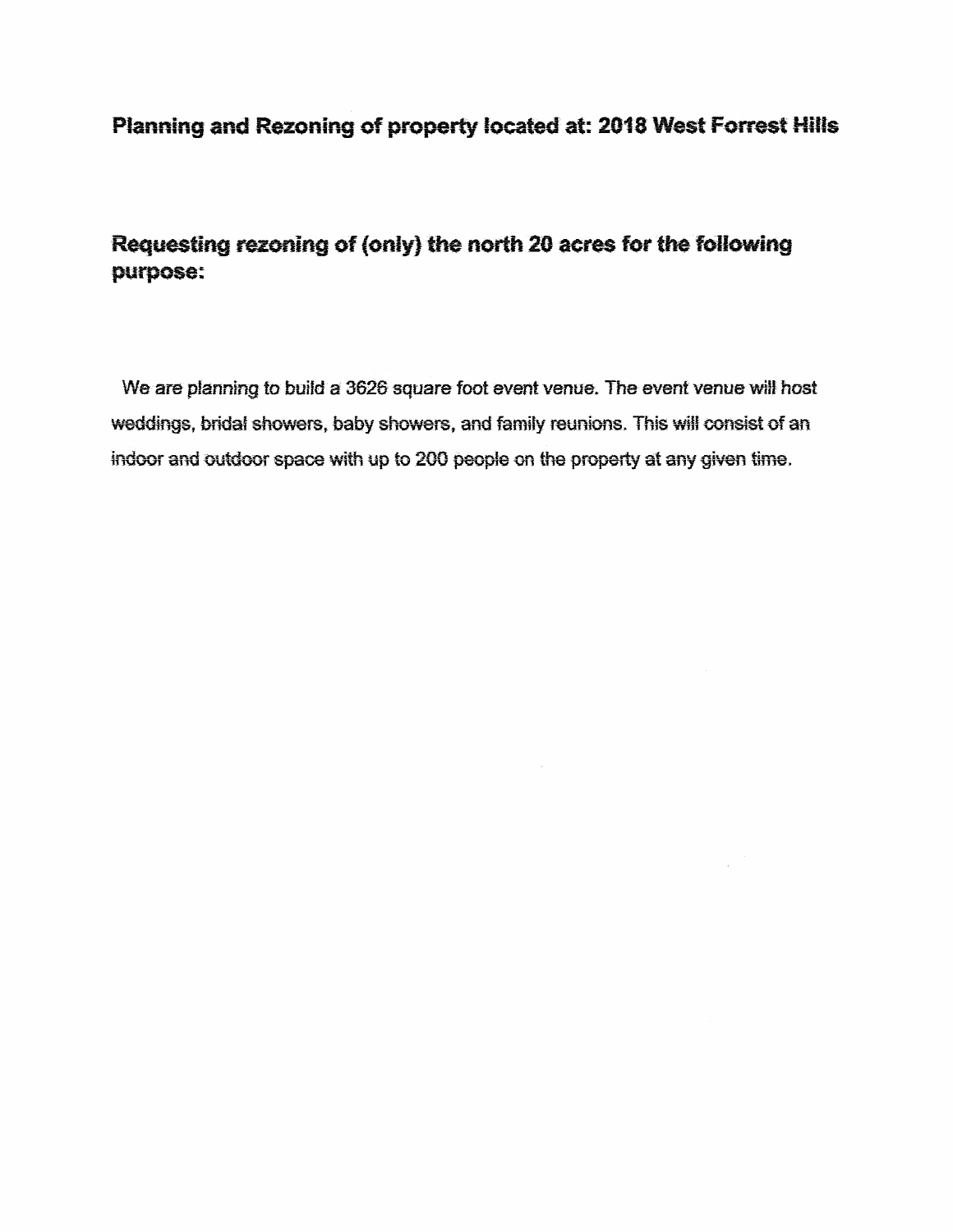![](_page_11_Picture_0.jpeg)